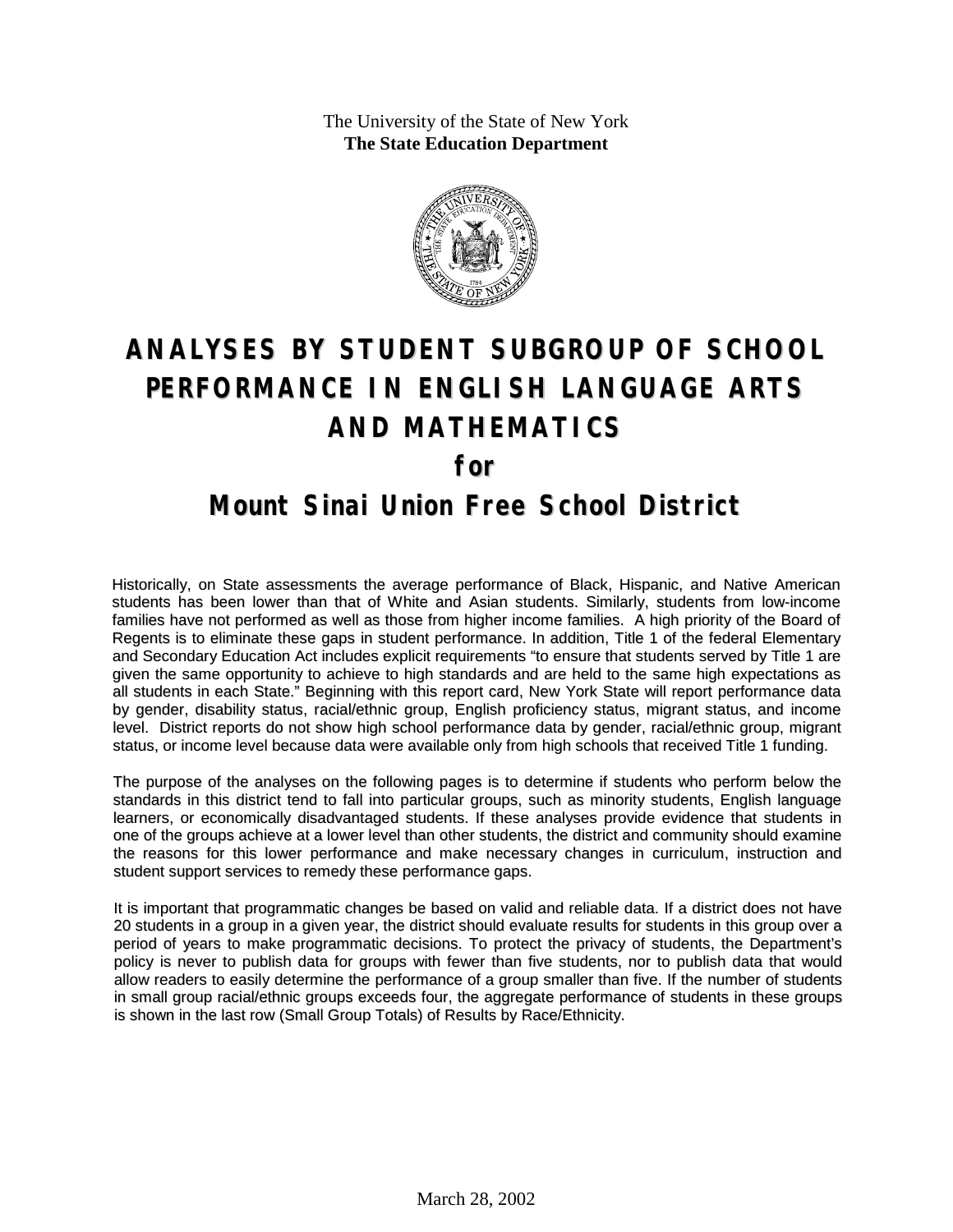# **Elementary English Language Arts**

A description of the performance levels and summary results for all general-education students and all students with disabilities can be found in the *Overview* of the New York State Report Card.

|                                          |                |                   | <b>Percentages</b><br>of Tested |             |                |              |            |                 |                  |                  |  |
|------------------------------------------|----------------|-------------------|---------------------------------|-------------|----------------|--------------|------------|-----------------|------------------|------------------|--|
| <b>Student Subgroup</b>                  |                | <b>Not Tested</b> |                                 |             |                |              |            | <b>Students</b> |                  |                  |  |
|                                          | <b>ALT</b>     | ELL               | No<br>Valid<br><b>Score</b>     | Level<br>1  | Level<br>2     | Level<br>3   | Level<br>4 | Total           | Level<br>$2 - 4$ | Level<br>$3 - 4$ |  |
| Results by Race/Ethnicity                |                |                   |                                 |             |                |              |            |                 |                  |                  |  |
| American Indian/Alaskan<br><b>Native</b> | $\mathbf 0$    | 0                 | 0                               | $\mathbf 0$ | $\mathbf 0$    | $\mathbf 0$  | 0          | 0               | 0%               | 0%               |  |
| <b>Black</b>                             | $\mathbf 0$    | 0                 | 0                               | s           | s              | S            | s          | 2               | $\mathbf s$      | $\mathbf s$      |  |
| Hispanic                                 | $\mathbf 0$    | 0                 | $\pmb{0}$                       | s           | s              | s            | s          | $\overline{2}$  | s                | s                |  |
| Asian or Pacific Islander                | 0              | 0                 | 0                               | s           | s              | $\mathbf s$  | s          | 4               | s                | s                |  |
| White                                    | $\overline{2}$ | 0                 | $\mathbf{1}$                    | 2           | 25             | 121          | 42         | 190             | 99%              | 86%              |  |
| Total                                    | $\mathbf{2}$   | 0                 | $\mathbf{1}$                    | 3           | 27             | 124          | 44         | 198             | 98%              | 85%              |  |
| Small Group Totals (s)                   | 0              | 0                 | 0                               | 1           | $\overline{c}$ | 3            | 2          | 8               | 88%              | 63%              |  |
| Results by Gender                        |                |                   |                                 |             |                |              |            |                 |                  |                  |  |
| Female                                   | $\mathbf{1}$   | 0                 | 0                               | $\mathbf 0$ | 14             | 65           | 28         | 107             | 100%             | 87%              |  |
| Male                                     | $\mathbf{1}$   | 0                 | $\mathbf{1}$                    | 3           | 13             | 59           | 16         | 91              | 97%              | 82%              |  |
| Total                                    | 2              | 0                 | $\mathbf{1}$                    | 3           | 27             | 124          | 44         | 198             | 98%              | 85%              |  |
| Results by English Proficiency Status    |                |                   |                                 |             |                |              |            |                 |                  |                  |  |
| <b>English Proficient</b>                | 2              | 0                 | $\mathbf{1}$                    | s           | s              | s            | s          | 197             | s                | $\mathbf s$      |  |
| <b>Limited English Proficient</b>        | 0              | 0                 | 0                               | s           | s              | $\mathsf{s}$ | s          | $\mathbf{1}$    | s                | s                |  |
| Total                                    | 2              | 0                 | 1                               | 3           | 27             | 124          | 44         | 198             | 98%              | 85%              |  |
| Results by Income Level                  |                |                   |                                 |             |                |              |            |                 |                  |                  |  |
| Economically<br>Disadvantaged            | $\mathbf 0$    | 0                 | $\mathbf 0$                     | 1           | 4              | 4            | 1          | 10              | 90%              | 50%              |  |
| Not Disadvantaged                        | 2              | 0                 | $\mathbf{1}$                    | 2           | 23             | 120          | 43         | 188             | 99%              | 87%              |  |
| Total                                    | $\mathbf{2}$   | $\Omega$          | $\mathbf{1}$                    | 3           | 27             | 124          | 44         | 198             | 98%              | 85%              |  |
| Results by Migrant Status                |                |                   |                                 |             |                |              |            |                 |                  |                  |  |
| <b>Migrant Family</b>                    | 0              | 0                 | $\pmb{0}$                       | 0           | 0              | $\mathbf 0$  | 0          | 0               | 0%               | 0%               |  |
| Not Migrant Family                       | $\overline{2}$ | 0                 | $\mathbf{1}$                    | 3           | 27             | 124          | 44         | 198             | 98%              | 85%              |  |
| Total                                    | 2              | 0                 | $\mathbf{1}$                    | 3           | 27             | 124          | 44         | 198             | 98%              | 85%              |  |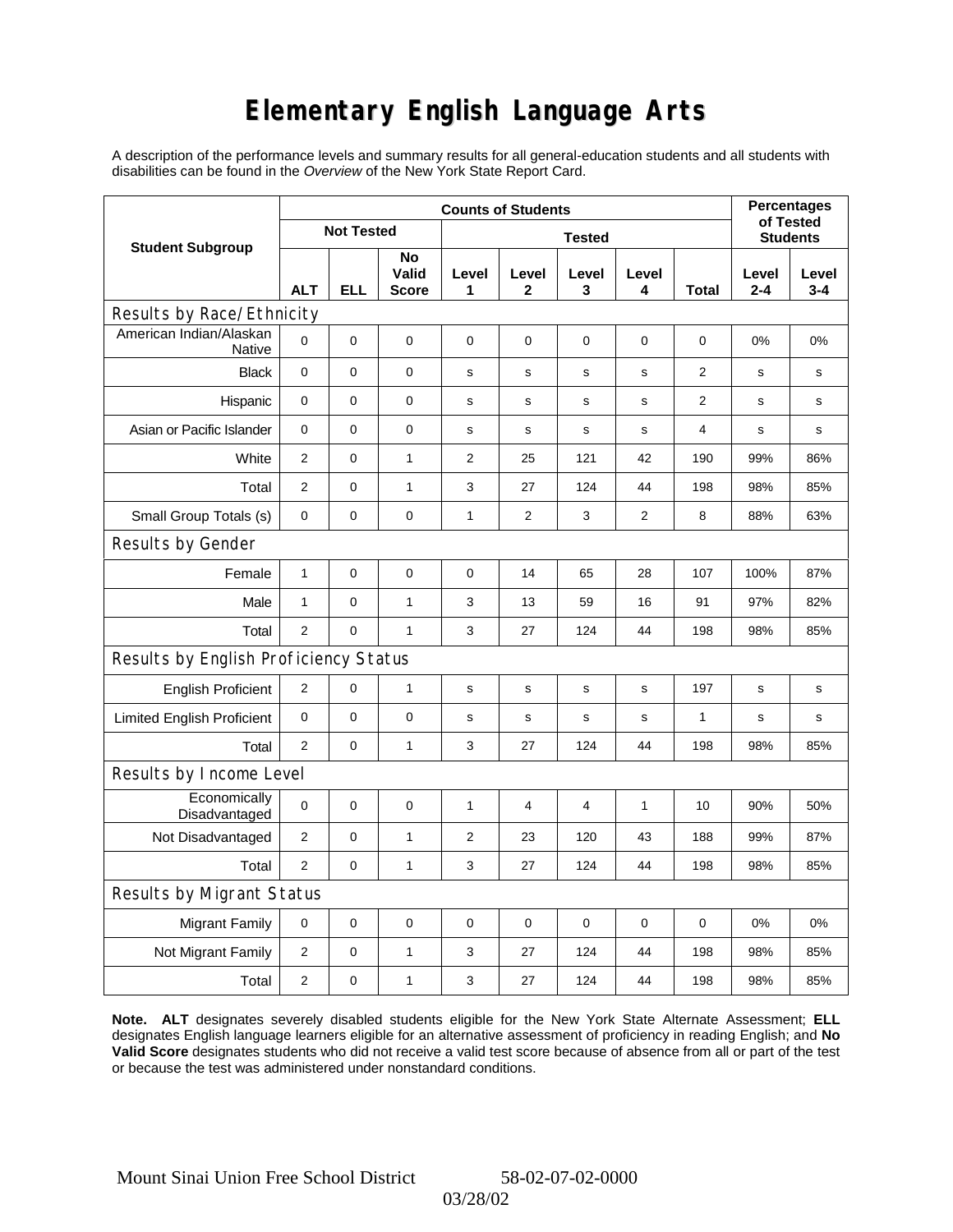# **Elementary Mathematics**

A description of the performance levels and summary results for all general-education students and all students with disabilities can be found in the *Overview* of the New York State Report Card.

|                                       | <b>Counts of Students</b> |                   |                             |              |                       |             |                 |              | <b>Percentages</b><br>of Tested |                  |
|---------------------------------------|---------------------------|-------------------|-----------------------------|--------------|-----------------------|-------------|-----------------|--------------|---------------------------------|------------------|
| <b>Student Subgroup</b>               |                           | <b>Not Tested</b> |                             |              |                       |             | <b>Students</b> |              |                                 |                  |
|                                       | <b>ALT</b>                | <b>ELL</b>        | No<br>Valid<br><b>Score</b> | Level<br>1   | Level<br>$\mathbf{2}$ | Level<br>3  | Level<br>4      | <b>Total</b> | Level<br>$2 - 4$                | Level<br>$3 - 4$ |
| Results by Race/Ethnicity             |                           |                   |                             |              |                       |             |                 |              |                                 |                  |
| American Indian/Alaskan<br>Native     | 0                         | $\mathbf 0$       | $\mathbf 0$                 | $\mathbf 0$  | 0                     | 0           | 0               | 0            | $0\%$                           | 0%               |
| <b>Black</b>                          | 0                         | 0                 | $\pmb{0}$                   | $\mathbf s$  | $\mathbf s$           | $\mathbf s$ | $\mathbf s$     | 2            | s                               | s                |
| Hispanic                              | 0                         | $\mathsf 0$       | $\pmb{0}$                   | s            | s                     | s           | s               | 2            | s                               | s                |
| Asian or Pacific Islander             | $\mathbf 0$               | 0                 | $\mathbf 0$                 | $\mathbf s$  | $\mathbf s$           | s           | $\mathbf s$     | 4            | s                               | s                |
| White                                 | $\overline{2}$            | $\overline{0}$    | $\pmb{0}$                   | $\mathbf{1}$ | 17                    | 105         | 68              | 191          | 99%                             | 91%              |
| Total                                 | $\overline{2}$            | 0                 | $\pmb{0}$                   | 1            | 18                    | 109         | 71              | 199          | 99%                             | 90%              |
| Small Group Totals (s)                | $\mathbf 0$               | 0                 | $\pmb{0}$                   | 0            | $\mathbf{1}$          | 4           | 3               | 8            | 100%                            | 88%              |
| Results by Gender                     |                           |                   |                             |              |                       |             |                 |              |                                 |                  |
| Female                                | $\mathbf{1}$              | 0                 | $\pmb{0}$                   | $\pmb{0}$    | 9                     | 63          | 36              | 108          | 100%                            | 92%              |
| Male                                  | 1                         | 0                 | 0                           | 1            | 9                     | 46          | 35              | 91           | 99%                             | 89%              |
| Total                                 | $\overline{2}$            | 0                 | $\mathbf 0$                 | $\mathbf{1}$ | 18                    | 109         | 71              | 199          | 99%                             | 90%              |
| Results by English Proficiency Status |                           |                   |                             |              |                       |             |                 |              |                                 |                  |
| <b>English Proficient</b>             | $\mathbf{2}$              | 0                 | $\mathbf 0$                 | $\mathbf s$  | s                     | s           | s               | 198          | s                               | $\mathbf s$      |
| <b>Limited English Proficient</b>     | 0                         | 0                 | $\pmb{0}$                   | $\mathbf s$  | $\mathbf S$           | $\mathbf s$ | s               | $\mathbf{1}$ | s                               | s                |
| Total                                 | $\overline{2}$            | 0                 | 0                           | 1            | 18                    | 109         | 71              | 199          | 99%                             | 90%              |
| Results by Income Level               |                           |                   |                             |              |                       |             |                 |              |                                 |                  |
| Economically<br>Disadvantaged         | $\pmb{0}$                 | 0                 | $\mathbf 0$                 | $\mathbf 0$  | 3                     | 4           | 3               | 10           | 100%                            | 70%              |
| Not Disadvantaged                     | 2                         | 0                 | $\mathbf 0$                 | $\mathbf{1}$ | 15                    | 105         | 68              | 189          | 99%                             | 92%              |
| Total                                 | $\overline{2}$            | $\mathbf 0$       | 0                           | 1            | 18                    | 109         | 71              | 199          | 99%                             | 90%              |
| Results by Migrant Status             |                           |                   |                             |              |                       |             |                 |              |                                 |                  |
| <b>Migrant Family</b>                 | $\mathbf 0$               | 0                 | $\pmb{0}$                   | $\pmb{0}$    | $\mathbf 0$           | 0           | 0               | $\mathbf 0$  | 0%                              | 0%               |
| Not Migrant Family                    | $\overline{c}$            | 0                 | 0                           | 1            | 18                    | 109         | 71              | 199          | 99%                             | 90%              |
| Total                                 | $\overline{2}$            | 0                 | 0                           | 1            | 18                    | 109         | 71              | 199          | 99%                             | 90%              |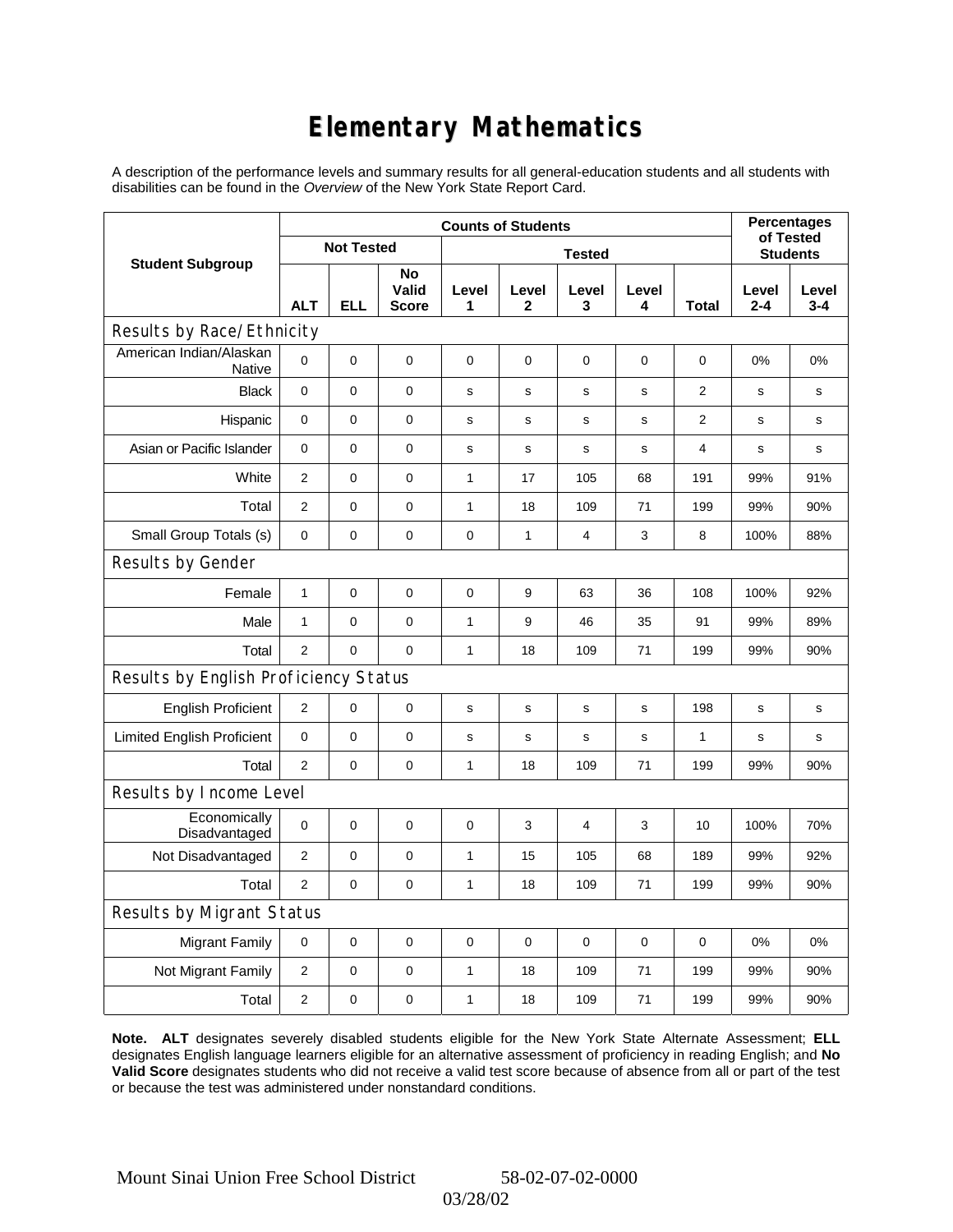## **Middle-Level English Language Arts**

A description of the performance levels and summary results for all general-education students and all students with disabilities can be found in the *Overview* of the New York State Report Card.

|                                       |                | <b>Percentages</b><br>of Tested |                      |                |             |                 |                |             |              |              |  |
|---------------------------------------|----------------|---------------------------------|----------------------|----------------|-------------|-----------------|----------------|-------------|--------------|--------------|--|
| <b>Student Subgroup</b>               |                | <b>Not Tested</b>               |                      |                |             | <b>Students</b> |                |             |              |              |  |
|                                       | <b>ALT</b>     | <b>ELL</b>                      | No<br>Valid<br>Score | Level<br>1     | Level<br>2  | Level<br>3      | Level<br>4     | Total       | Level<br>2-4 | Level<br>3-4 |  |
| Results by Race/Ethnicity             |                |                                 |                      |                |             |                 |                |             |              |              |  |
| American Indian/Alaskan<br>Native     | 0              | $\mathbf 0$                     | $\mathbf 0$          | $\mathbf 0$    | $\mathbf 0$ | $\mathbf 0$     | $\mathbf 0$    | $\mathbf 0$ | 0%           | 0%           |  |
| <b>Black</b>                          | $\mathbf 0$    | 0                               | $\mathbf 0$          | s              | s           | s               | $\mathbf s$    | 2           | s            | s            |  |
| Hispanic                              | 0              | $\mathbf 0$                     | $\pmb{0}$            | s              | s           | s               | s              | 5           | s            | s            |  |
| Asian or Pacific Islander             | 0              | 0                               | 0                    | s              | $\mathbf s$ | $\mathbf s$     | $\mathbf s$    | 1           | $\mathbf s$  | s            |  |
| White                                 | 3              | 0                               | $\mathbf{2}$         | $\overline{4}$ | 48          | 96              | 30             | 178         | 98%          | 71%          |  |
| Total                                 | 3              | 0                               | $\mathbf{2}$         | $\overline{4}$ | 51          | 99              | 32             | 186         | 98%          | 70%          |  |
| Small Group Totals (s)                | $\mathbf 0$    | 0                               | $\mathbf 0$          | $\pmb{0}$      | 3           | 3               | $\overline{2}$ | 8           | 100%         | 63%          |  |
| Results by Gender                     |                |                                 |                      |                |             |                 |                |             |              |              |  |
| Female                                | $\overline{2}$ | $\mathsf 0$                     | $\mathbf{1}$         | 1              | 19          | 51              | 28             | 99          | 99%          | 80%          |  |
| Male                                  | $\mathbf{1}$   | 0                               | $\mathbf{1}$         | 3              | 32          | 48              | 4              | 87          | 97%          | 60%          |  |
| Total                                 | 3              | $\overline{0}$                  | $\overline{2}$       | $\overline{4}$ | 51          | 99              | 32             | 186         | 98%          | 70%          |  |
| Results by English Proficiency Status |                |                                 |                      |                |             |                 |                |             |              |              |  |
| <b>English Proficient</b>             | 3              | 0                               | $\overline{2}$       | 4              | 51          | 99              | 32             | 186         | 98%          | 70%          |  |
| <b>Limited English Proficient</b>     | 0              | 0                               | $\pmb{0}$            | $\pmb{0}$      | $\mathbf 0$ | 0               | 0              | $\mathbf 0$ | 0%           | 0%           |  |
| Total                                 | 3              | 0                               | $\mathbf{2}$         | $\overline{4}$ | 51          | 99              | 32             | 186         | 98%          | 70%          |  |
| Results by Income Level               |                |                                 |                      |                |             |                 |                |             |              |              |  |
| Economically<br>Disadvantaged         | $\overline{2}$ | 0                               | $\mathbf 0$          | $\pmb{0}$      | 3           | 3               | 1              | 7           | 100%         | 57%          |  |
| Not Disadvantaged                     | 1              | $\mathbf 0$                     | $\mathbf{2}$         | $\overline{4}$ | 48          | 96              | 31             | 179         | 98%          | 71%          |  |
| Total                                 | 3              | $\mathbf 0$                     | 2                    | $\overline{4}$ | 51          | 99              | 32             | 186         | 98%          | 70%          |  |
| Results by Migrant Status             |                |                                 |                      |                |             |                 |                |             |              |              |  |
| <b>Migrant Family</b>                 | 0              | 0                               | $\pmb{0}$            | $\mathbf 0$    | $\mathbf 0$ | 0               | $\mathbf 0$    | $\mathbf 0$ | 0%           | 0%           |  |
| Not Migrant Family                    | 3              | $\mathbf 0$                     | $\mathbf{2}$         | 4              | 51          | 99              | 32             | 186         | 98%          | 70%          |  |
| Total                                 | 3              | 0                               | $\mathbf{2}$         | $\overline{4}$ | 51          | 99              | 32             | 186         | 98%          | 70%          |  |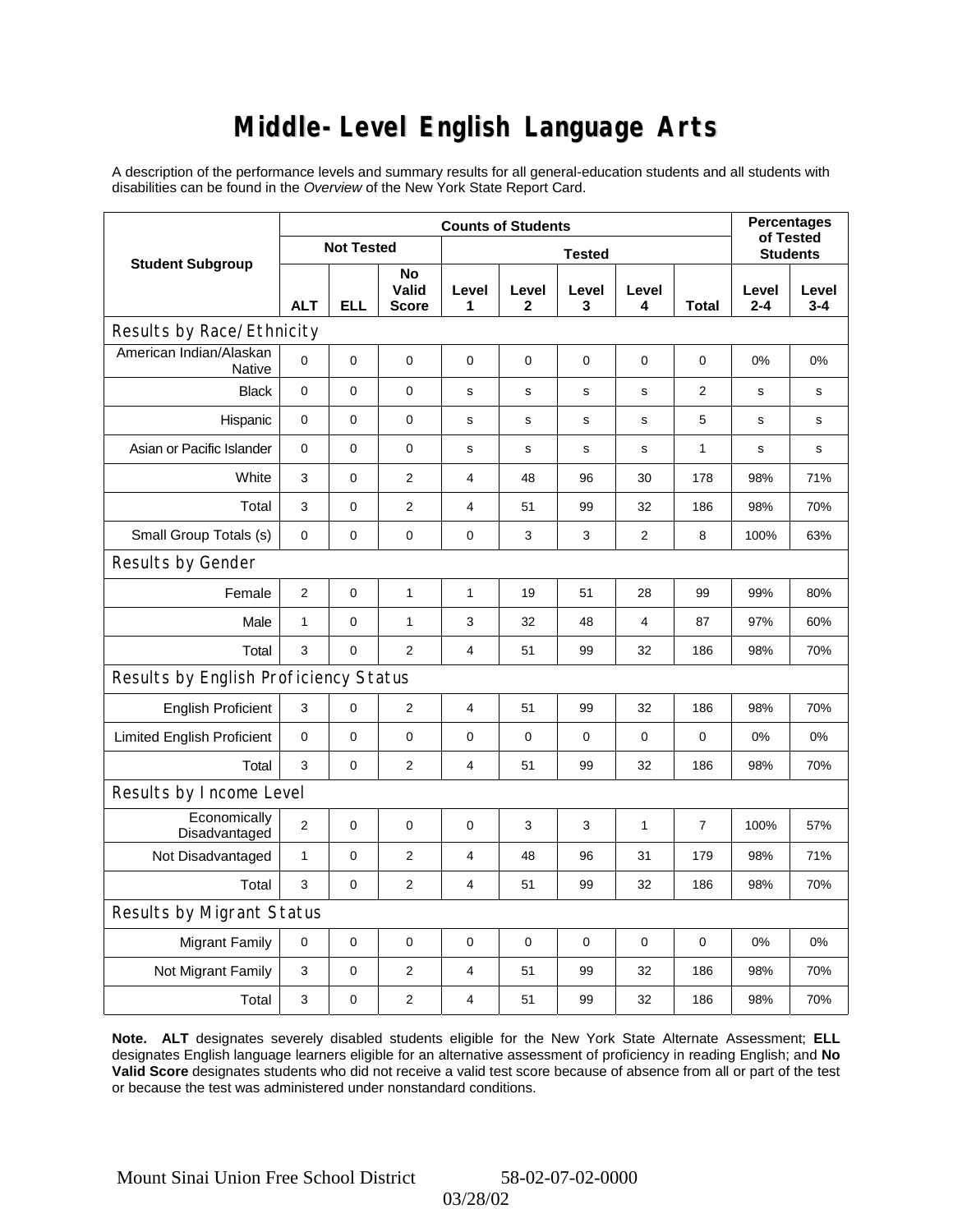### **Middle-Level Mathematics**

A description of the performance levels and summary results for all general-education students and all students with disabilities can be found in the *Overview* of the New York State Report Card.

|                                       | <b>Counts of Students</b> |                   |                             |             |                       |                 |              |                |                  | <b>Percentages</b><br>of Tested |  |
|---------------------------------------|---------------------------|-------------------|-----------------------------|-------------|-----------------------|-----------------|--------------|----------------|------------------|---------------------------------|--|
| <b>Student Subgroup</b>               |                           | <b>Not Tested</b> |                             |             |                       | <b>Students</b> |              |                |                  |                                 |  |
|                                       | <b>ALT</b>                | <b>ELL</b>        | No<br>Valid<br><b>Score</b> | Level<br>1  | Level<br>$\mathbf{2}$ | Level<br>3      | Level<br>4   | <b>Total</b>   | Level<br>$2 - 4$ | Level<br>$3 - 4$                |  |
| Results by Race/Ethnicity             |                           |                   |                             |             |                       |                 |              |                |                  |                                 |  |
| American Indian/Alaskan<br>Native     | $\Omega$                  | 0                 | 0                           | $\mathbf 0$ | $\mathbf 0$           | 0               | $\mathbf 0$  | $\mathbf 0$    | 0%               | 0%                              |  |
| <b>Black</b>                          | 0                         | 0                 | $\pmb{0}$                   | $\mathbf s$ | $\mathsf{s}$          | $\mathbf s$     | s            | $\overline{2}$ | $\mathbf s$      | s                               |  |
| Hispanic                              | 0                         | 0                 | $\pmb{0}$                   | $\mathbf s$ | $\mathbf s$           | $\mathbf s$     | $\mathbf s$  | 5              | $\mathbf s$      | s                               |  |
| Asian or Pacific Islander             | 0                         | 0                 | $\mathbf 0$                 | $\mathbf s$ | s                     | s               | s            | $\mathbf{1}$   | s                | s                               |  |
| White                                 | 3                         | 0                 | $\mathbf{1}$                | 11          | 59                    | 85              | 24           | 179            | 94%              | 61%                             |  |
| Total                                 | 3                         | 0                 | $\mathbf{1}$                | 11          | 63                    | 88              | 25           | 187            | 94%              | 60%                             |  |
| Small Group Totals (s)                | $\mathbf 0$               | 0                 | $\mathbf 0$                 | $\pmb{0}$   | 4                     | 3               | 1            | 8              | 100%             | 50%                             |  |
| Results by Gender                     |                           |                   |                             |             |                       |                 |              |                |                  |                                 |  |
| Female                                | $\overline{2}$            | 0                 | $\pmb{0}$                   | 8           | 32                    | 47              | 13           | 100            | 92%              | 60%                             |  |
| Male                                  | $\mathbf{1}$              | 0                 | $\mathbf{1}$                | 3           | 31                    | 41              | 12           | 87             | 97%              | 61%                             |  |
| Total                                 | 3                         | 0                 | $\mathbf{1}$                | 11          | 63                    | 88              | 25           | 187            | 94%              | 60%                             |  |
| Results by English Proficiency Status |                           |                   |                             |             |                       |                 |              |                |                  |                                 |  |
| <b>English Proficient</b>             | 3                         | 0                 | $\mathbf{1}$                | 11          | 63                    | 88              | 25           | 187            | 94%              | 60%                             |  |
| <b>Limited English Proficient</b>     | 0                         | 0                 | $\pmb{0}$                   | $\pmb{0}$   | $\mathbf 0$           | 0               | $\mathbf 0$  | 0              | 0%               | 0%                              |  |
| Total                                 | 3                         | 0                 | $\mathbf{1}$                | 11          | 63                    | 88              | 25           | 187            | 94%              | 60%                             |  |
| Results by Income Level               |                           |                   |                             |             |                       |                 |              |                |                  |                                 |  |
| Economically<br>Disadvantaged         | $\overline{2}$            | 0                 | 0                           | $\mathbf 0$ | 3                     | 3               | $\mathbf{1}$ | $\overline{7}$ | 100%             | 57%                             |  |
| Not Disadvantaged                     | 1                         | 0                 | $\mathbf{1}$                | 11          | 60                    | 85              | 24           | 180            | 94%              | 61%                             |  |
| Total                                 | 3                         | $\overline{0}$    | $\mathbf{1}$                | 11          | 63                    | 88              | 25           | 187            | 94%              | 60%                             |  |
| <b>Results by Migrant Status</b>      |                           |                   |                             |             |                       |                 |              |                |                  |                                 |  |
| <b>Migrant Family</b>                 | 0                         | 0                 | 0                           | $\mathbf 0$ | 0                     | 0               | $\mathbf 0$  | $\mathbf 0$    | 0%               | 0%                              |  |
| Not Migrant Family                    | 3                         | $\mathsf 0$       | $\mathbf{1}$                | 11          | 63                    | 88              | 25           | 187            | 94%              | 60%                             |  |
| Total                                 | 3                         | 0                 | $\mathbf{1}$                | 11          | 63                    | 88              | 25           | 187            | 94%              | 60%                             |  |